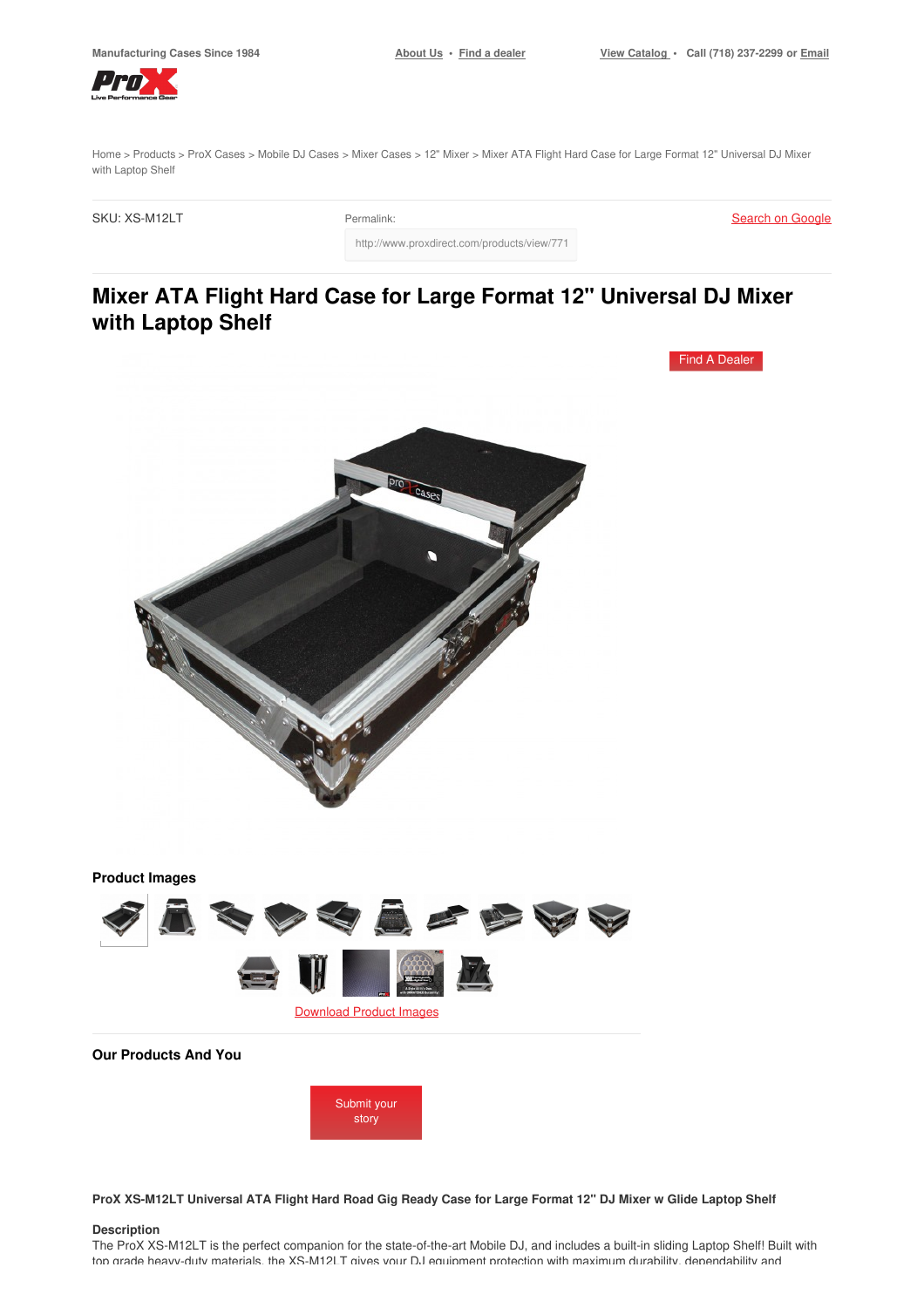<span id="page-1-0"></span>top grade heavy-duty materials, the XS-M12LT gives your DJ equipment protection with maximum durability, dependability and security.

The XS-M12LT with sliding laptop shelf is constructed with our rugged signature 3/8" Gig-Ready Series Plywood, durable rubber wheels, reinforced steel ball corners, as well as recessed steel padded handles and latches. There is additional space for cables and small accessories in the back and underneath the unit for convenience, as well as a removable front panel for you to access front input jacks easily. The front removable panel allows for easy access to the front controls and headphone/mic jacks.

The XS-M12LT has all the features you are looking for in a high-grade DJ Mixer Case. You will definitely be satisfied with this top of the line product from the signature series line of products from ProX Cases!

This ProX mixer case is manufactured with the Honey Comb laminated surface Design. Made with the super-sleek look of Honey Comb hexagon grids on all shell surfaces, which gives the cases an almost alien look! Also as opposed to regular laminated plywood cases from other manufacturers, the ProX Honey Comb design helps prevent minor to mild scratches. The Honey Comb Digital line design was inspired by the design of New York City Street Manhole covers which are made to handle rough and tough everyday punishment.

All ProX cases during the manufacturing process use CNC technology to assure all cases are consistently built with strict specifications that are required for the high-quality standards that ProX cases is known for since 1984.

• ProX Goes Green: The durable hard rubber foams used in our cases contain 70% recycled content. Of that 70%, 80% of it comes from recycled plastic bottles and the remaining 20% from the recycled post-industrial material. At ProX we strive to make the world a better place!

#### **Features**

- **Standard Style, Silver trim on Black Digital honey Comb exterior design**
- **ATA-300 Style Gig Ready Flight Road Case**
- **Easy locking fit and tongue**
- **High-density foam interior support & casing**
- **Recessed spring action Handles per Side**
- **Heavy duty steel ball corners**
- **3" cables and small accessories in the back**
- **Sliding Laptop Shelf**
- **Dual anchor rivets**
- **Signature Series Certified Laminated Gig ready 3/8" plywood**
- **Recessed butterfly twist lock latches that can be padlocked**
- **Industrial Grade Rubber Feet**
- **Cable access hole with removable emblem cover**
- **ProX Limited Lifetime Warranty**

#### **To Fit**

Universal Large Format 12.6 " Mixer Case Pioneer: DJM900nexus, DJM-800, DJS-1000 DJM-700, DJM-600 Behringer: DDM-4000, DDM4000, DJX-750, DJX-700, DX626 Denon: DN-X1500, DN-X1600 American Audio: MX-1400 Allen & Heath: Xone:42 Xone:92 Numark: M6 USB, X6 Rane: TTM-56, TTM-56S, TTM-57SL Stanton: SMX 202

#### **Dimensions**

21.00"L x 16.00"W x 10.00"H Weight: 22.00 lbs

#### **Shipping Dimensions**

22.50"L x 18.50"D x 12.00"H Shipping Weight: 26.00 lbs

#### **Suggested Shipping Method: Parcel**

**UPC** 741459147860